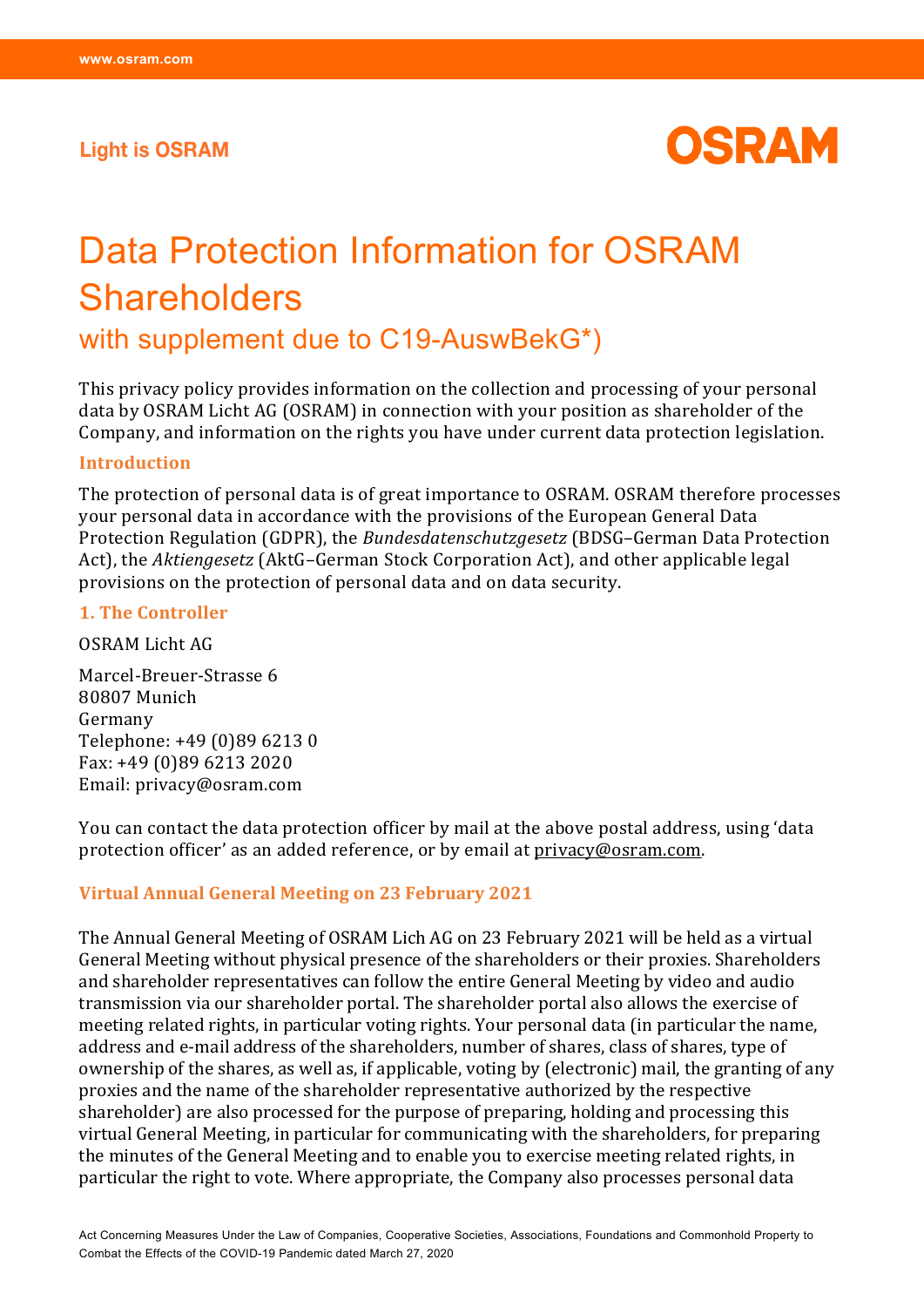relating to questions submitted in advance of the General Meeting, motions sent, election proposals and requests by shareholders or shareholder representatives in connection with the General Meeting and objections to resolutions of the General Meeting. If you visit our shareholder portal on the Internet, we also collect data on access to and use of this portal (in particular data accessed or requested, date and time of access, notification whether the access was successful, type of web browser used, IP address, shareholder number, password, granting of consent to our terms of use, as well as login and timestamp of your login and logout), which your browser transmits to us.

# **2. Processing Purpose, Categories of Data, and Legal Basis of Processing Activities**

OSRAM-shares are registered shares. The credit institutions involved in the purchase and/or management of your registered OSRAM shares regularly share with us such information as required by us for the purpose of maintaining the share register. This includes information required under section 67 AktG, such as the name, date of birth, and address, and also the nationality of the shareholder. Data is transmitted through Clearstream Banking Frankfurt (CBF), the central securities depository that handles the technical processing of securities transactions and holds the shares in custody for the credit institutions.

We use your personal data for the purposes described in the Stock Corporation Act. These include, in particular, the maintenance of the share register, communications with you as a shareholder, and the organization and hosting of General Meetings. Beyond this, we use your personal data only for purposes that are compatible with the aforementioned (in particular for the preparation of statistics, e.g. to illustrate shareholder trends, the number of transactions, or overviews of the largest shareholders).

The legal basis for the processing of personal data are the provisions of the German Stock Corporation Act (section 118 et seqq. AktG), including the relevant provisions of the Act on Mitigation of the Consequences of the COVID19 Pandemic in Civil, Insolvency and Criminal Procedure Law (Art. 2 sec. 1), in each case in conjunction with Art. 6 para. 1 sentence 1 lit. c GDPR. If you as a shareholder submit questions in the run-up to the virtual General Meeting and your questions are answered at the General Meeting by stating your name, we will process your data to safeguard legitimate interests in accordance with Art. 6 (1) lit. f) GDPR. This data processing is necessary to safeguard the legitimate interests of OSRAM Licht AG in order to enable the virtual General Meeting to run smoothly (without the physical presence of shareholders or their representatives).

In addition, we may also process your personal data to fulfill other legal obligations such as regulatory requirements or storage obligations pursuant to stock corporation, commercial and tax law.

In the context of the authorization of the proxies appointed by the Company for the General Meeting, for example, we are obliged under the provisions of the AktG to keep a verifiable record of the data provided by shareholders as proof of authorization. In this case, the relevant provisions of the AktG and Article 6 (1) c GDPR constitute the legal basis for the processing of personal data.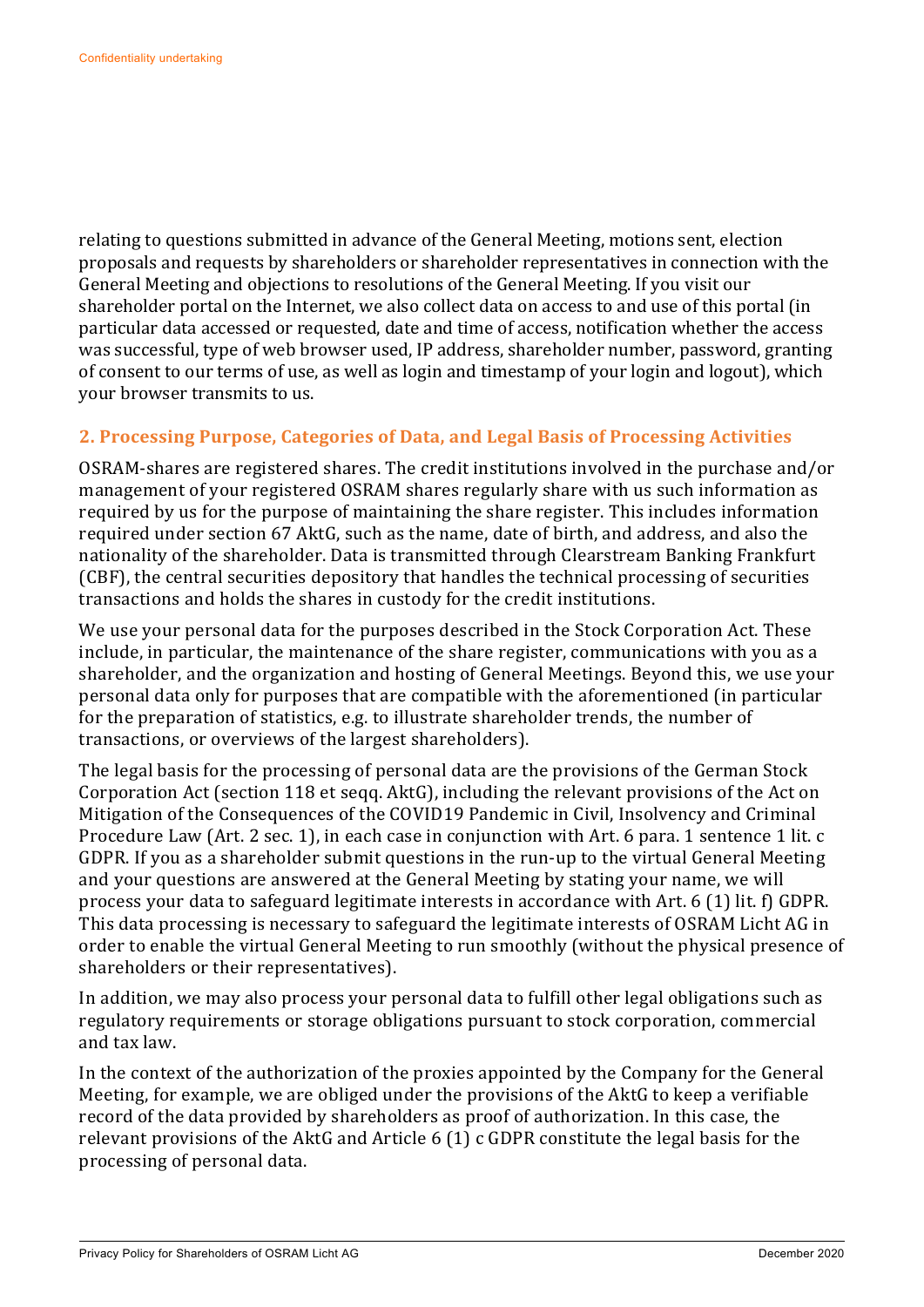In certain individual cases, we also process your data as necessary to pursue our legitimate interests in accordance with Article 6 (1) f GDPR. This occurs, for example, in the event of a capital increase, when individual shareholders have to be excluded from the communication of a rights offering based on their nationality or place of residence, in order to ensure compliance with applicable securities laws in the relevant non-European countries.

If you request voting cards for the General Meeting for a person you have authorized to attend on your behalf, it is your responsibility to inform this authorized person about the collection of personal data by OSRAM. OSRAM collects the personal data of the authorized person exclusively for the purposes of sending the voting cards and organizing the participation in the person at the General Meeting, including their exercise of relevant rights and, especially, the voting right.

In the event that we want to process your personal data for a purpose that is not specified in this privacy policy, we will notify you of this planned processing activity in accordance with the relevant statutory requirements.

# **3. Transfer and Sharing of Personal Data**

External service providers:

We use external service providers for certain tasks in relation to the administration and technical maintenance of the share register (share register service provider, IT service provider) and the organization and hosting of General Meetings (AGM service provider, providers of printing and mailing services for shareholder notifications).

The OSRAM shareholder portal is made available and operated on behalf of OSRAM Licht AG by Computershare Deutschland GmbH & Co. KG, Elsenheimerstrasse 61, 80687 Munich, Germany ('Computershare'). On this portal, your personal data will be collected, processed, and used only within the scope of a commissioned data processing agreement concluded between OSRAM Licht AG and Computershare. Computershare is not permitted to use your personal data for its own purposes.

# Other recipients:

Personal data is shared with service providers outside the EU or EEA only if the European Commission has confirmed that the relevant third country maintains appropriate data protection standards or if appropriate data protection guarantees (e.g. binding internal data protection requirements of the company or an agreement based on the standard contractual clauses issued by the European Commission) are in place. Detailed information on this issue and on the data protection standards of our service providers in third countries can be requested from the address specified in Item 1 of this privacy policy.

# **4. Storage Periods**

We generally anonymize or erase your personal data as soon as it is no longer required for the abovementioned purposes, unless we are required to continue storing it under statutory record-keeping and retention obligations, e.g. pursuant to relevant provisions of the AktG, the *Handelsgesetzbuch* (HGB–German Commercial Code), or the *Abgabenordnung* (AO–German